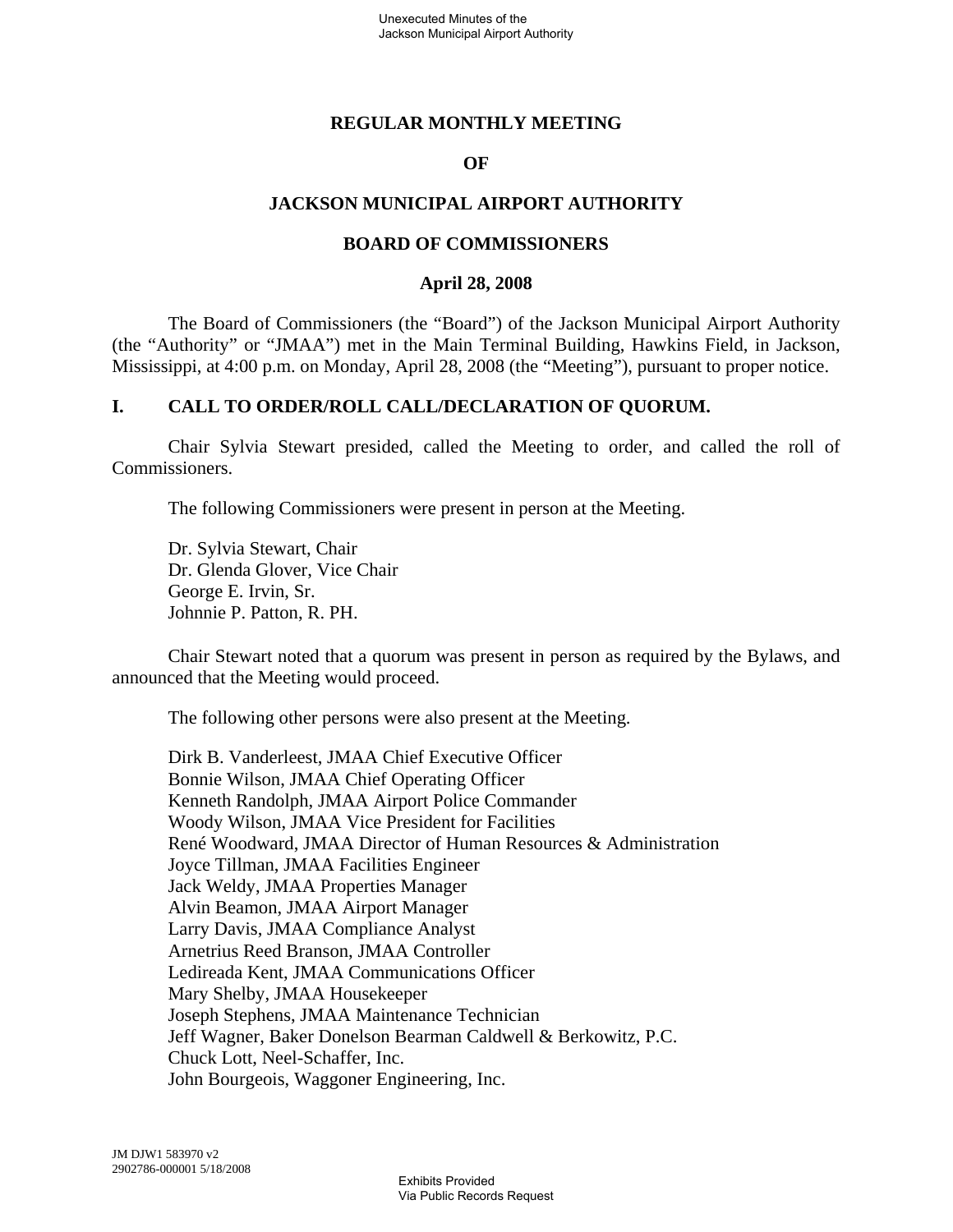# **II. APPROVAL AND EXECUTION OF MINUTES.**

### **A. Hawkins Field Committee Meeting on March 24, 2008.**

### **B. Regular Monthly Board Meeting on March 24, 2008.**

#### **C. Regular Monthly Work Session on April 24, 2008.**

The Board considered the minutes of the Hawkins Field Committee Meeting on March 24, 2008; the Regular Monthly Board Meeting on March 24, 2008; and the Regular Monthly Work Session on April 24, 2008.

After discussion, upon motion duly made by Commissioner Irvin, seconded by Commissioner Glover, and unanimously approved by the affirmative votes of all Commissioners present, the minutes were approved as presented and directed to be filed in the appropriate minute book and records of the Authority.

### **III. PUBLIC COMMENTS.**

None.

### **IV. REPORTS.**

### **A. Chief Executive Officer.**

- 1. Airport Project Manager Summary, Ending March 31, 2008.
- 2. Airport Activity Statistics Report, Ending March 31, 2008.

Mr. Vanderleest directed the Board's attention to the Airport Project Manager Summary and the Airport Activity Statistics Report, as found in the packet distributed to the Board prior to the Meeting (the "Packet"), and discussed these reports with the Board. A copy of the Packet is attached as an exhibit to the minutes of the Meeting.

- 3. Employee Recognitions.
	- a. Employee of the Month.
		- (1) March 2008: Ledireada Kent, Communications Officer, Communications Department.

Mr. Vanderleest recognized and commended Ms. Kent as Employee of the Month for March 2008.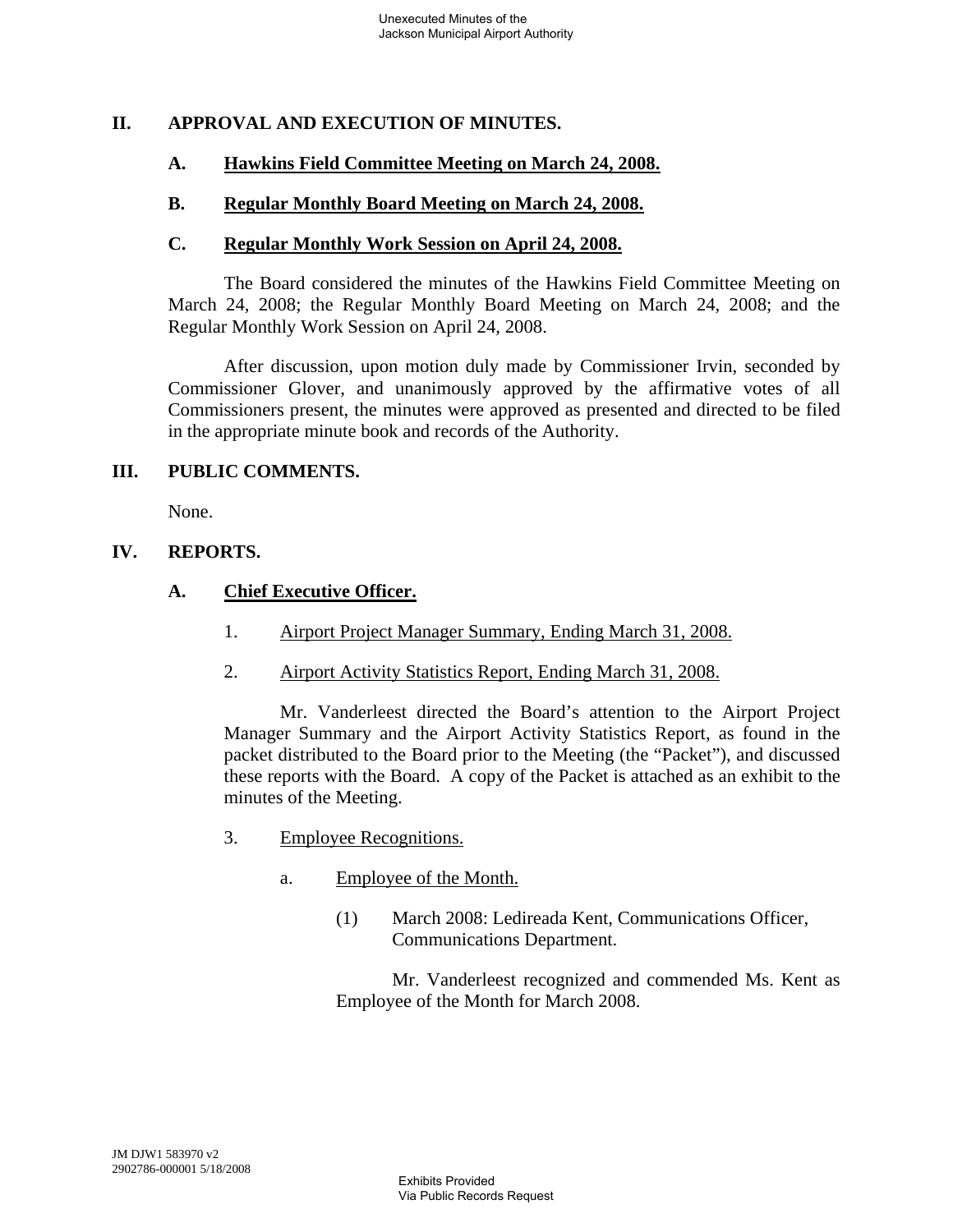(2) April 2008: Mary Shelby, Housekeeper I, Facilities Department.

Mr. Vanderleest recognized and commended Ms. Shelby as Employee of the Month for April 2008.

- b. Professional Development Recognitions.
	- (1) Joseph Stephens, Maintenance Technician, Facilities Department.
		- (a.) Achievement of Excellence, Airport News and Training Network, Airport Training Safety Institute Program.

Mr. Vanderleest introduced and commended Mr. Stephens on his Achievement of Excellence during the Airport News and Training Network's Airport Training Safety Institute Program.

4. Hawkins Field Airshow and Airfest.

Mr. Vanderleest noted that the Hawkins Field Airshow and Airfest held on April 26, 2008 was a great success, especially considering the threatening weather all day. Mr. Vanderleest advised the Board that the estimated attendance was 4,000-5,000 people with a considerable number of additional people who stayed outside the fence-line to watch and were not counted. Mr. Vanderleest thanked the staff for making the Hawkins Field Airshow and Airfest a success.

# **B. Attorney.**

Mr. Wagner said he had nothing to report at this time.

# **V. ACTION ITEMS.**

# **A. Financial Matters.**

- 1. Financial Reports for March 2008: Accept.
- 2. Claims Docket for March 2008: Approve.

Mr. Vanderleest discussed with the Board the Financial Reports for the Authority for the month of March 2008, and the Claims Docket for March 2008, as found in the Packet.

After discussion, upon motion duly made by Commissioner Glover, seconded by Commissioner Patton, and unanimously approved by the affirmative votes of all Commissioners present, the Board adopted the following resolution.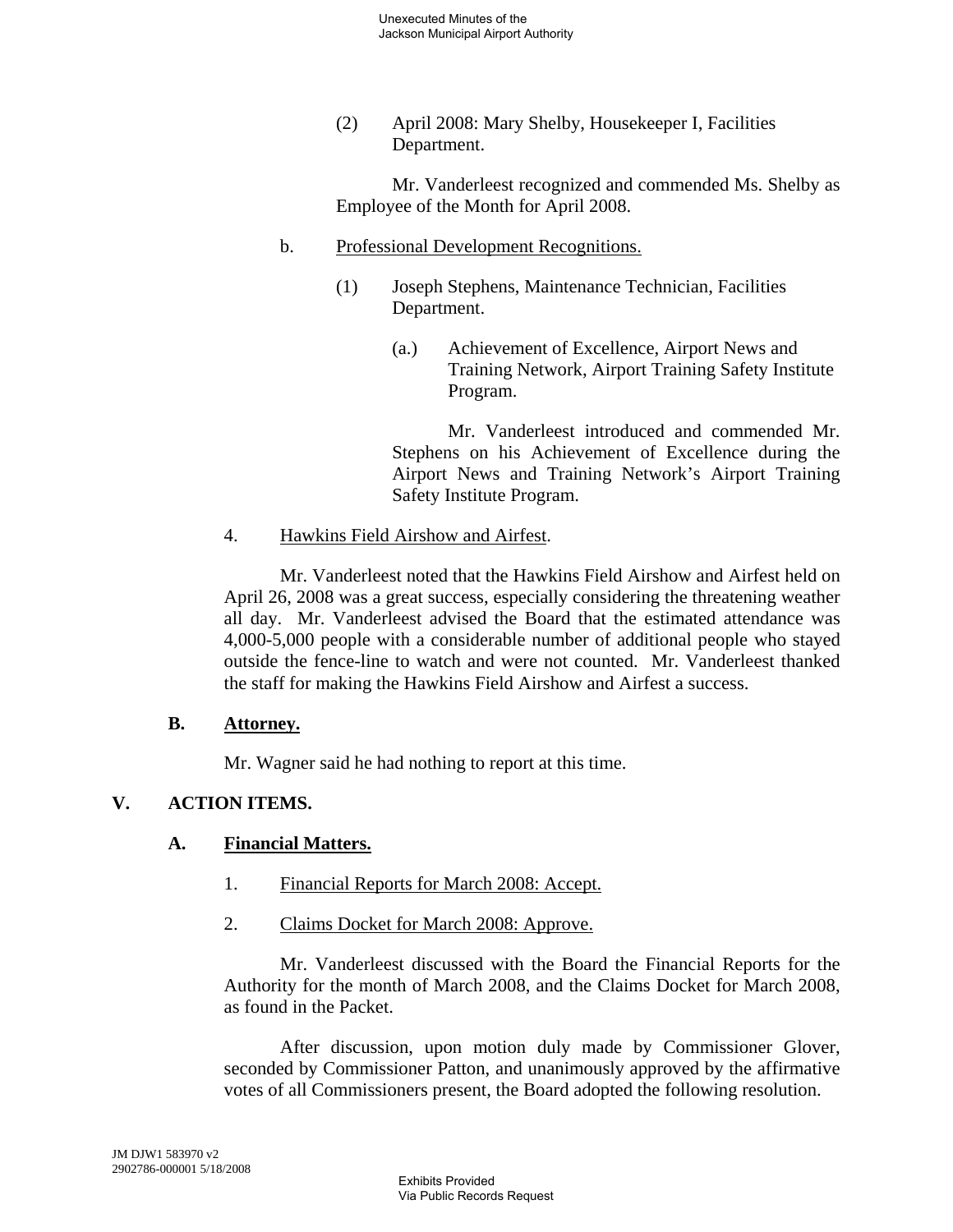# **RESOLUTION ACCEPTING FINANCIAL REPORTS FOR MARCH 2008 AND APPROVING AND AUTHORIZING PAYMENT OF CLAIMS DOCKET FOR MARCH 2008**

**WHEREAS**, the Board of Commissioners (the "Board") of the Jackson Municipal Airport Authority (the "Authority") has reviewed and considered (i) certain financial statements for the Authority for the month and period ending March 31, 2008 (the "Financial Reports"), and (ii) the Claims Docket of the Authority for the month of March 2008 (the "Claims"), both the Financial Reports and the Claims being (i) included in the packet distributed to the Board prior to the April 28, 2008, Regular Monthly Meeting of the Board, and (ii) incorporated herein by reference;

**NOW, THEREFORE, BE IT RESOLVED**, the Board hereby (i) accepts the Financial Reports and (ii) approves and authorizes payment of the Claims in the total amount of \$ 1,289,999.02.

## **B. Service Agreements.**

- 1. Professional Services Agreement with Marion & Silber, JEIA: Approve Agreement.
- 2. Service Agreement with Innovative Staffing Services of Jackson, Mississippi, JMAA: Approve Agreement.
- 3. JMAA Project No. 005-07, Contract No. 005-07-306-2, Addendum to Professional Services Agreement with Ricondo & Associates, Inc., JEIA: Approve Addendum.

Mr. Vanderleest directed the Board's attention to the memoranda in the Packet which described each of the matters set out above, and discussed each of these matters with the Board.

After discussion, upon motion duly made by Commissioner Irvin, seconded by Commissioner Patton, and unanimously approved by the affirmative votes of all Commissioners present, the Board adopted the following resolution.

# **RESOLUTION APPROVING AND AUTHORIZING CERTAIN ACTIONS WITH RESPECT TO CERTAIN SERVICE AGREEMENTS**

**WHEREAS**, the staff of the Jackson Municipal Airport Authority (the "Authority") has recommended that the Board of Commissioners (the "Board") of the Authority approve and authorize certain actions with respect to certain service agreements identified below, all as more particularly described in certain memoranda which were (i) included in the packet distributed to the Board prior to the April 28, 2008, Regular Monthly Meeting of the Board, and (ii) incorporated herein by reference (separately, each a "Memorandum;" collectively, the "Memoranda") ; and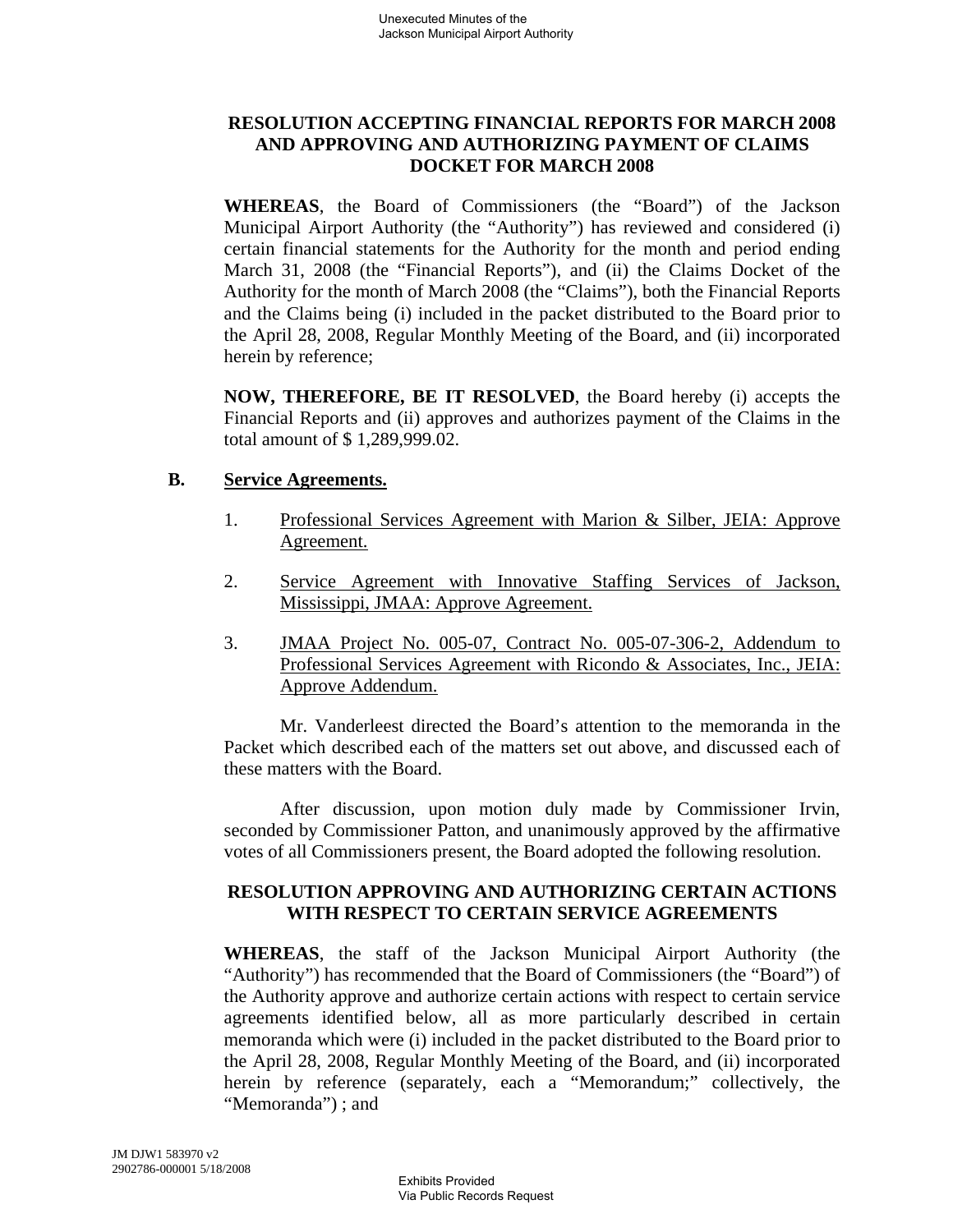**WHEREAS**, the Board has reviewed and considered the Memoranda and considered the recommendations by the staff of the Authority;

**NOW, THEREFORE, BE IT RESOLVED**, the Board hereby determines that it would be in the best interests of and in furtherance of the duties and responsibilities of the Authority to, and the Board hereby does, take the following action:

- 1. The Board approves and authorizes negotiation and execution of a professional services agreement (the "M & S Agreement") with Marion & Silber for professional services in connection with portraits to be displayed in the Main Terminal Building of Jackson-Evers International Airport ("JEIA"), the M & S Agreement to be in such form and to contain such terms and conditions consistent with the Memorandum dated April 11, 2008, which describes this matter, as may be deemed appropriate by the Chief Executive Officer of the Authority, as evidenced by his execution thereof.
- 2. The Board approves and authorizes negotiation and execution of an agreement (the "ISS Agreement") with Innovative Staffing Services, Corporation of Jackson, Mississippi, a certified Disadvantaged Business Enterprise, for temporary outside grounds maintenance staff and administrative staff, the ISS Agreement to be in such form and to contain such terms and conditions consistent with the Memorandum dated April 7, 2008, which describes this matter, as may be deemed appropriate by the Chief Executive Officer of the Authority, as evidenced by his execution thereof.
- 3. The Board approves and authorizes negotiation and execution of Addendum No. 2 (the "Ricondo Addendum") to the General Services Agreement with Ricondo & Associates, Inc. for services in connection with the development, issuance and implementation of a Request for Proposals for the rental car concessions at JEIA, the Ricondo Addendum to be in such form and to contain such terms and conditions consistent with the Memorandum dated April 10, 2008, which describes this matter, as may be deemed appropriate by the Chief Executive Officer of the Authority, as evidenced by his execution thereof.

# **C. Construction Projects.**

Commissioner Patton advised the Board that she had questions regarding some of the Construction Projects identified on the Agenda and requested that each item be discussed individually with any action to be taken by the Board to be voted on for each matter individually. There being no objection, Chair Stewart advised the Board that each item would be considered individually.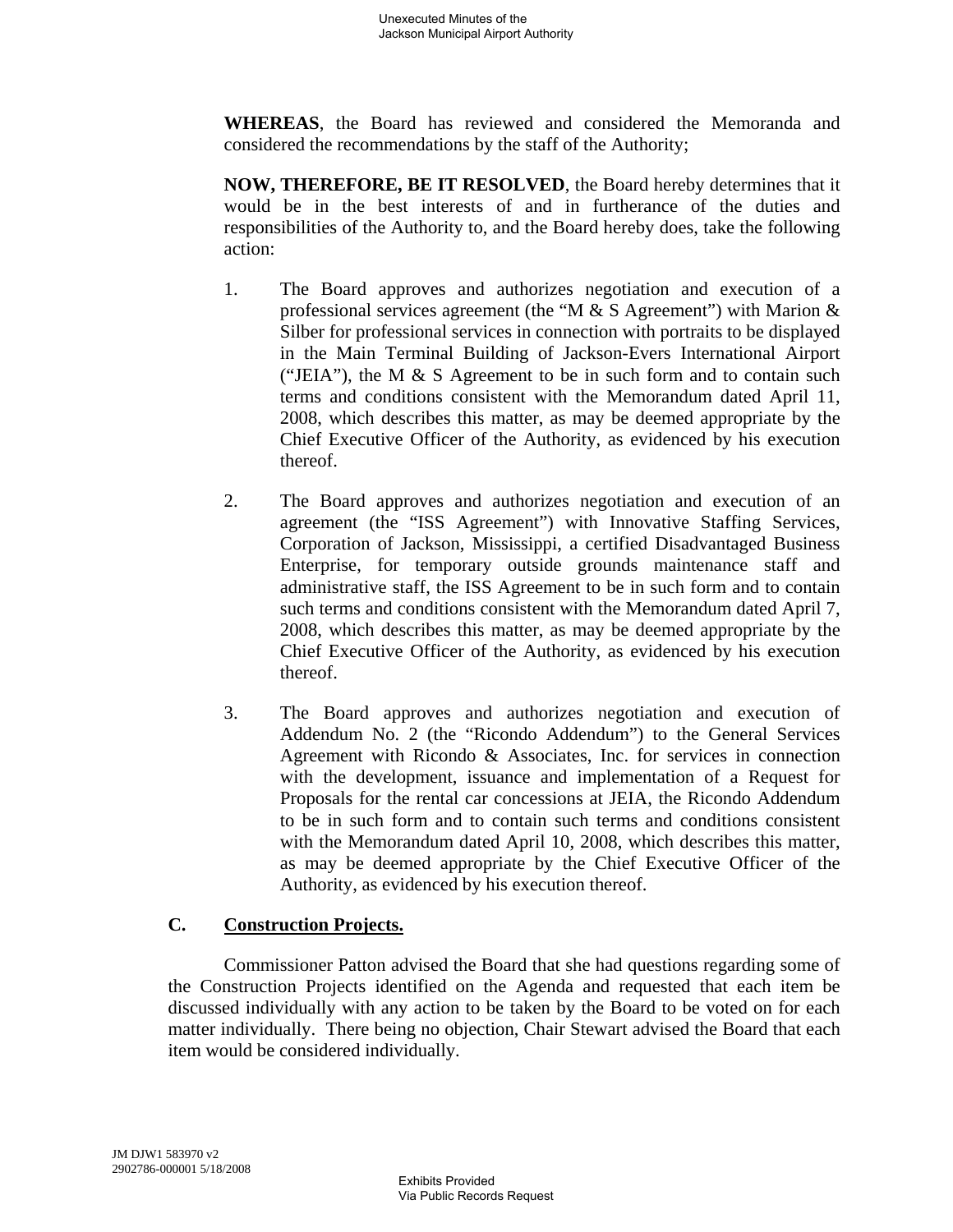1. JMAA Project No. 016-07, Contract No. 016-07-237, Modification to FBO Building, JEIA: Authorize Amendment to Addendum to Professional Services Agreement.

Mr. Vanderleest directed the Board's attention to the memorandum dated April 7, 2008, in the Packet which discussed this matter (the "CCD Memorandum"). As set forth in the CCD Memorandum, the staff of the Authority recommended that the Board approve and authorize a certain amendment to Addendum No. 13 to the Professional Services Agreement with Canizaro Cawthon Davis, a Professional Association ("CCD"), pursuant to which CCD is providing architectural services in connection with the modifications to the building owned by the Authority at JEIA and leased to Mercury Air Centers-Jackson, LLC ("Mercury") for use as a general aviation terminal and for related purposes as part of Mercury's fixed base operations at JEIA.

After discussion, upon motion duly made by Commissioner Glover, seconded by Commissioner Irvin, and unanimously approved by the affirmative votes of all Commissioners present, the Board adopted the following resolution.

## **RESOLUTION APPROVING AND AUTHORIZING AMENDMENT TO THE ADDENDUM TO THE PROFESSIONAL SERVICES AGREEMENT WITH CANIZARO CAWTHON DAVIS, A PROFESSIONAL ASSOCIATION**

**WHEREAS**, the staff of the Jackson Municipal Airport Authority (the "Authority") has recommended that the Board of Commissioners (the "Board") of the Authority approve and authorize negotiation and execution of a certain amendment to Addendum No. 13 to the Professional Services Agreement (the "Amendment") with Canizaro Cawthon Davis, a Professional Association ("CCD"), pursuant to which CCD is providing architectural services in connection with modifications to the building at Jackson-Evers International Airport ("JEIA") owned by the Authority and leased to Mercury Air Centers – Jackson, LLC ("Mercury") for use as a general aviation terminal and for related purposes as part of Mercury's fixed base operations at JEIA (the "FBO Facility"), all as more particularly described in that certain memorandum dated April 7, 2008 (the "CCD Memorandum"), a copy of which is (i) included in the packet distributed to the Board prior to the April 28, 2008, Regular Monthly Meeting of the Board and (ii) incorporated herein by reference; and

**WHEREAS**, the Board has reviewed and considered the CCD Memorandum and considered the recommendation by the staff of the Authority;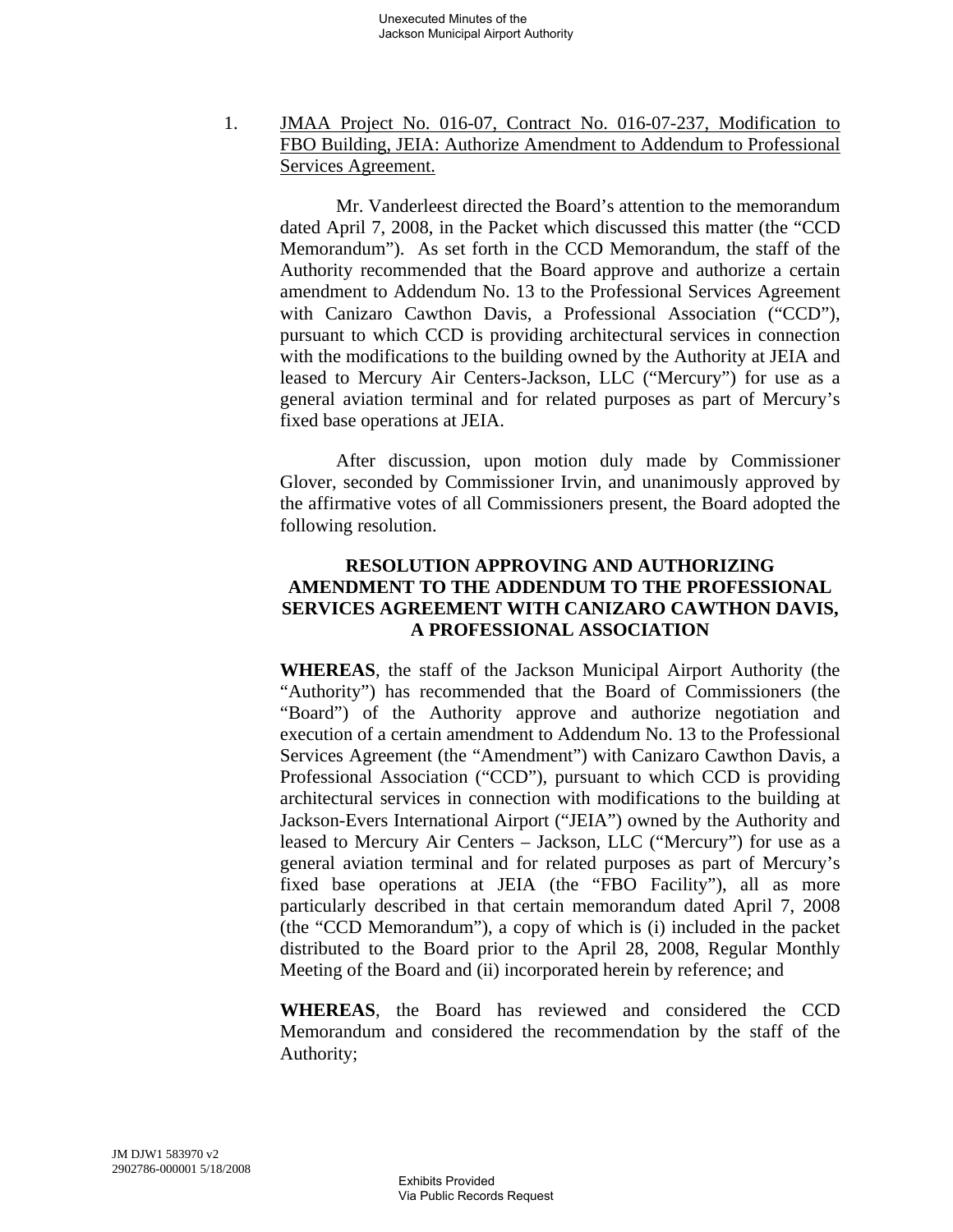**NOW, THEREFORE, BE IT RESOLVED**, the Board hereby approves and authorizes negotiation and execution of the Amendment to revise the professional services to be provided by CCD in connection with design and construction oversight for modifications to the FBO Facility, all as more particularly described in the CCD Memorandum, said Amendment to be in such form and to contain such terms and conditions consistent with the foregoing and the CCD Memorandum as may be deemed appropriate by the Chief Executive Officer of the Authority, as evidenced by his execution thereof.

2. JMAA Project No. 013-08, Contract No. 013-08-286, Storm Water Drainage Improvements, HKS: Authorize Addendum to Professional Services Agreement and Authorize Advertisement for Bids.

Mr. Vanderleest directed the Board's attention to the memorandum dated April 11, 2008, in the Packet which discussed this matter.

After discussion, Commissioner Irvin requested that this matter be held until the May 2008 meeting. There being no objection, Chair Stewart requested the staff to present the matter at the May 2008 meeting.

3. JMAA Project No. 015-08, Contract No. 015-08-286, Drainage Improvements to Runway Safety Area, 34L, JEIA: Authorize Addendum to Professional Services Agreement and Authorize Advertisement for Bids.

Mr. Vanderleest directed the Board's attention to the memorandum dated April 11, 2008, in the Packet which discussed this matter (the "Runway Drainage Memorandum"). As set forth in the Runway Drainage Memorandum, the staff of the Authority recommended that the Board approve and authorize negotiation and execution of Addendum No. 14 to the Standard Form Agreement with Neel-Schaffer, Inc. ("Neel-Schaffer") to employ Neel-Schaffer to provide professional engineering services in connection with certain proposed drainage improvements to the Runway Safety Area for Runway 34L at Jackson-Evers International Airport.

After discussion, upon motion duly made by Commissioner Glover, seconded by Commissioner Patton, and unanimously approved by the affirmative votes of all Commissioners present, the Board adopted the following resolution.

# **RESOLUTION APPROVING AND AUTHORIZING ADDENDUM NO. 14 TO AGREEMENT WITH NEEL-SCHAFFER, INC. JMAA PROJECT NO. 015-08**

**WHEREAS**, the Jackson Municipal Airport Authority (the "Authority") has entered into a Standard Form Agreement (the "Agreement") for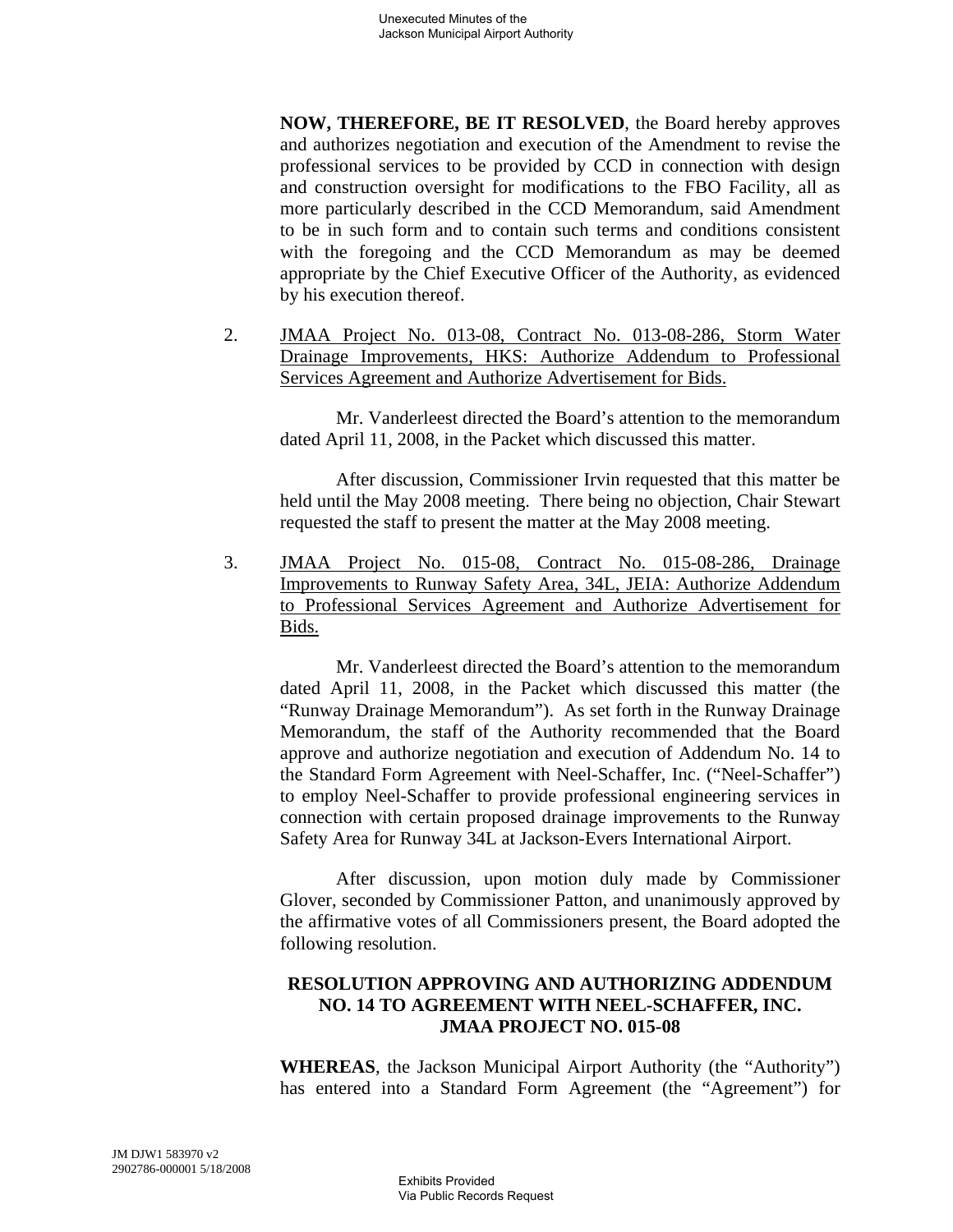professional engineering and related services with Neel-Schaffer, Inc. ("Neel-Schaffer"); and

**WHEREAS**, the staff of the Authority has recommended that the Board of Commissioners (the "Board") of the Authority approve and authorize negotiation and execution of a certain Addendum No. 14 to the Agreement to employ Neel-Schaffer to provide engineering and related services in connection with certain proposed drainage improvements to the Runway Safety Area for Runway 34L at Jackson-Evers International Airport (the "Services"), as more particularly set forth in that certain memorandum dated April 11, 2008 (the "Runway Drainage Memorandum"), a copy of which is (i) included in the packet distributed to the Board prior to the April 28, 2008, Regular Monthly Meeting of the Board and (ii) incorporated herein by reference; and

**WHEREAS**, the Board has reviewed the Runway Drainage Memorandum and considered the recommendation by the staff of the Authority;

**NOW, THEREFORE, BE IT RESOLVED**, the Board hereby determines that it would be in the best interests of and in furtherance of the duties and responsibilities of the Authority to, and the Board hereby does, approve and authorize (i) negotiation and execution of Addendum No. 14 to the Agreement to employ Neel-Schaffer to provide the Services, said Addendum No. 14 to be in such form and to contain such terms and conditions consistent with the foregoing and the Runway Drainage Memorandum as may be deemed appropriate by the Chief Executive Officer of the Authority, as evidenced by his execution thereof and (ii) publication of an advertisement for bids for construction of said proposed drainage improvements at JEIA, all as more particularly described in the Runway Drainage Memorandum.

4. JMAA Project No. 014-08, Airfield Marking Enhancements, JEIA: Authorize Advertisement for Bids and Accept Grant Offer.

Mr. Vanderleest directed the Board's attention to the memorandum dated April 18, 2008, in the Packet which described this matter (the "Marking Memorandum"). As set forth in the Marking Memorandum, the staff of the Authority requested authorization to publish an advertisement for bids to enhance the taxiway markings at JEIA to comply with new Federal Aviation Administration requirements, at a cost estimated to be approximately \$35,000.00.

After discussion, upon motion duly made by Commissioner Irvin, seconded by Commissioner Glover, and unanimously approved by the affirmative votes of all Commissioners present, the Board adopted the following resolution.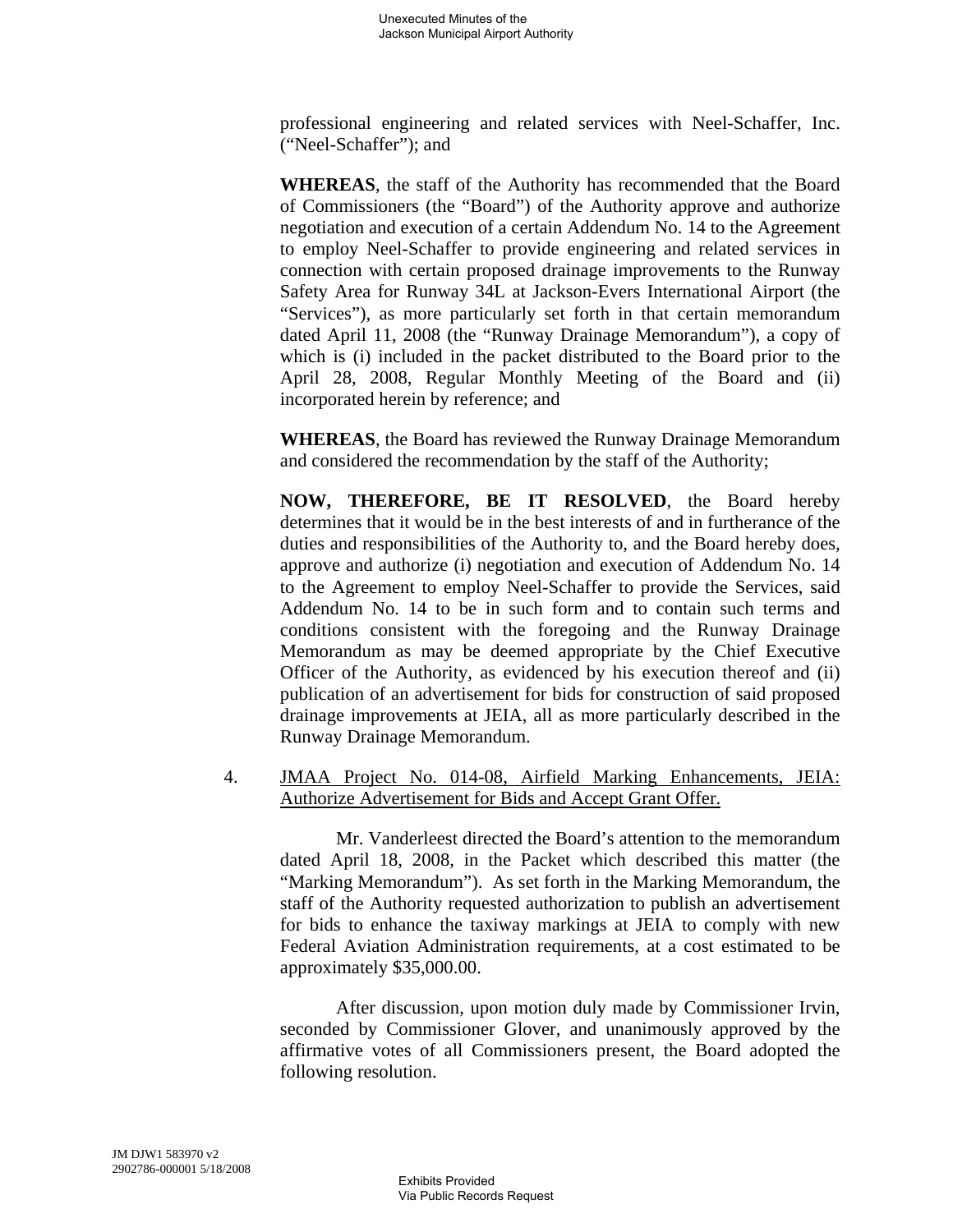# **RESOLUTION APPROVING AND AUTHORIZING ADVERTISEMENT FOR BIDS FOR AIRFIELD MARKING ENHANCEMENTS, JACKSON-EVERS INTERNATIONAL AIRPORT, PROJECT NO. 014-08**

**WHEREAS**, the staff of the Jackson Municipal Airport Authority (the "Authority") has recommended that the Board of Commissioners (the "Board") of the Authority approve and authorize publication of an advertisement for bids for enhancements to the taxiways at Jackson-Evers International Airport to comply with new requirements issued by the Federal Aviation Administration ("FAA"), identified as Project No. 014- 08 (the "Project") as described in that certain memorandum dated April 18, 2008 (the "Marking Memorandum"), a copy of which is (i) included in the packet distributed to the Board prior to the April 28, 2008, Regular Monthly Meeting of the Board and (ii) incorporated herein by reference; and

**WHEREAS,** the staff of the Authority has advised the Board that a portion of the cost of the Project may be provided by the FAA through one or more grants (the "FAA Grants"); and

**WHEREAS**, the Board has reviewed the Marking Memorandum and considered the recommendation by the staff of the Authority;

**NOW, THEREFORE, BE IT RESOLVED**, the Board hereby determines that it would be in the best interests of and in furtherance of the duties and responsibilities of the Authority to, and the Board hereby does, approve and authorize (i) publication of an advertisement for bids for the Project and (ii) the filing for and acceptance of any FAA Grants to cover a portion of the cost of the Project, all as set forth in the Marking Memorandum.

# 5. JMAA Project No. 002-08, Rental Car Overflow Lot, JEIA: Award Contract.

Mr. Vanderleest directed the Board's attention to the memorandum dated April 17, 2008 (the "Hemphill Memorandum"), and the Bid Tabulation Form dated April 8, 2008 in the Packet, which described this matter. As set forth in the Hemphill Memorandum and the Bid Tabulation Form, the Authority received three (3) bids after publishing an advertisement for bids for construction of the Rental Car Overflow Lot at Jackson-Evers International Airport (the "Rental Car Lot Project"). As set forth in the Hemphill Memorandum, the staff of the Authority recommended that the Board accept the bid submitted by Hemphill Construction Company, Inc. ("Hemphill') in the amount of \$560,985.10 (base bid plus alternate number 1) as the lowest and best bid for the Rental Car Lot Project.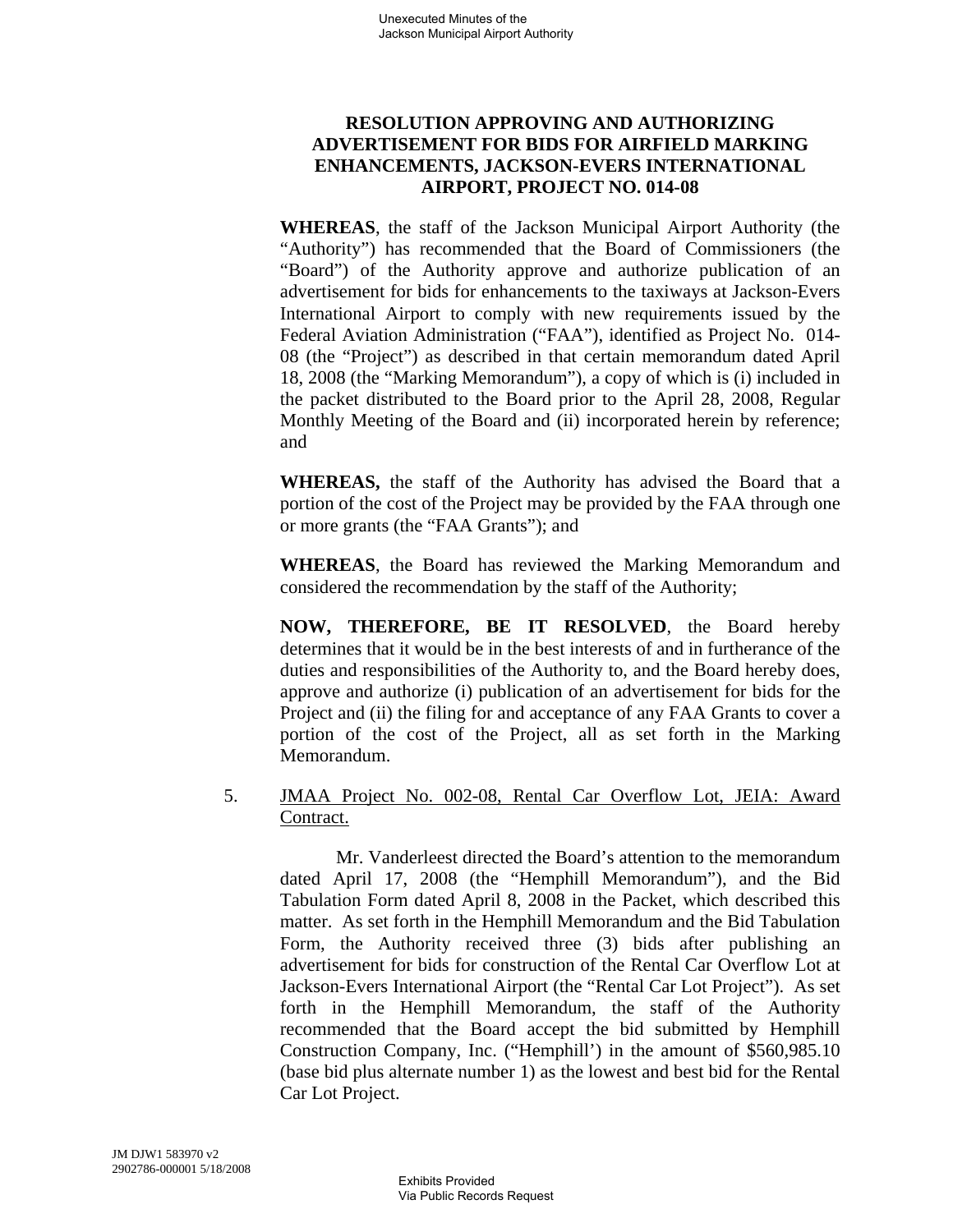After discussion, upon motion duly made by Commissioner Patton, seconded by Commissioner Irvin, and unanimously approved by the affirmative votes of all Commissioners present, the Board adopted the following resolution.

# **RESOLUTION ACCEPTING BID BY HEMPHILL CONSTRUCTION COMPANY, INC. FOR PROJECT NO. 002-08, RENTAL CAR OVERFLOW LOT, JACKSON-EVERS INTERNATIONAL AIRPORT**

**WHEREAS**, after publication of an advertisement for bids in accordance with applicable law, the Jackson Municipal Airport Authority (the "Authority") received three (3) bids for construction of a rental car overflow lot at Jackson-Evers International Airport, identified as Project No. 002-08 (the "Rental Car Lot Project"); and

**WHEREAS**, as set forth in that certain Bid Tabulation Form dated April 8, 2008 (the "Bid Tabulation Form") and that certain memorandum dated April 17, 2008 (the "Hemphill Memorandum"), the low bid for the Rental Car Lot Project was submitted by Hemphill Construction Company, Inc. ("Hemphill") in the amount of \$560,985.10 (the "Bid"), copies of the Bid Tabulation Form and the Hemphill Memorandum being (i) included in the packet distributed to the Board prior to the April 28, 2008, Regular Monthly Meeting of the Board and (ii) incorporated herein by reference; and

**WHEREAS**, the staff of the Authority has advised the Board of Commissioners (the "Board") of the Authority that the Bid submitted by Hemphill was in compliance with the bid requirements, and has recommended that the Bid by Hemphill be accepted as the lowest and best bid for the Rental Car Lot Project; and

**WHEREAS**, Integrated Management Services, P.A. ("IMS"), the Authority's professional engineering firm for the Rental Car Lot Project, has recommended acceptance of the Bid submitted by Hemphill; and

**WHEREAS**, the Board has considered said recommendation by the staff of the Authority and IMS;

**NOW, THEREFORE, BE IT RESOLVED**, the Board hereby determines that it would be in the best interests of and in furtherance of the duties and responsibilities of the Authority to, and the Board hereby does, (i) accept the bid by Hemphill in the amount of \$560,986.10 (base bid and alternate 1) as the lowest and best bid for the Rental Car Lot Project, and (ii) approve and authorize negotiation and execution of an agreement (the "Rental Car Lot Agreement") with Hemphill to accomplish the Rental Car Lot Project, all as more particularly described in the Hemphill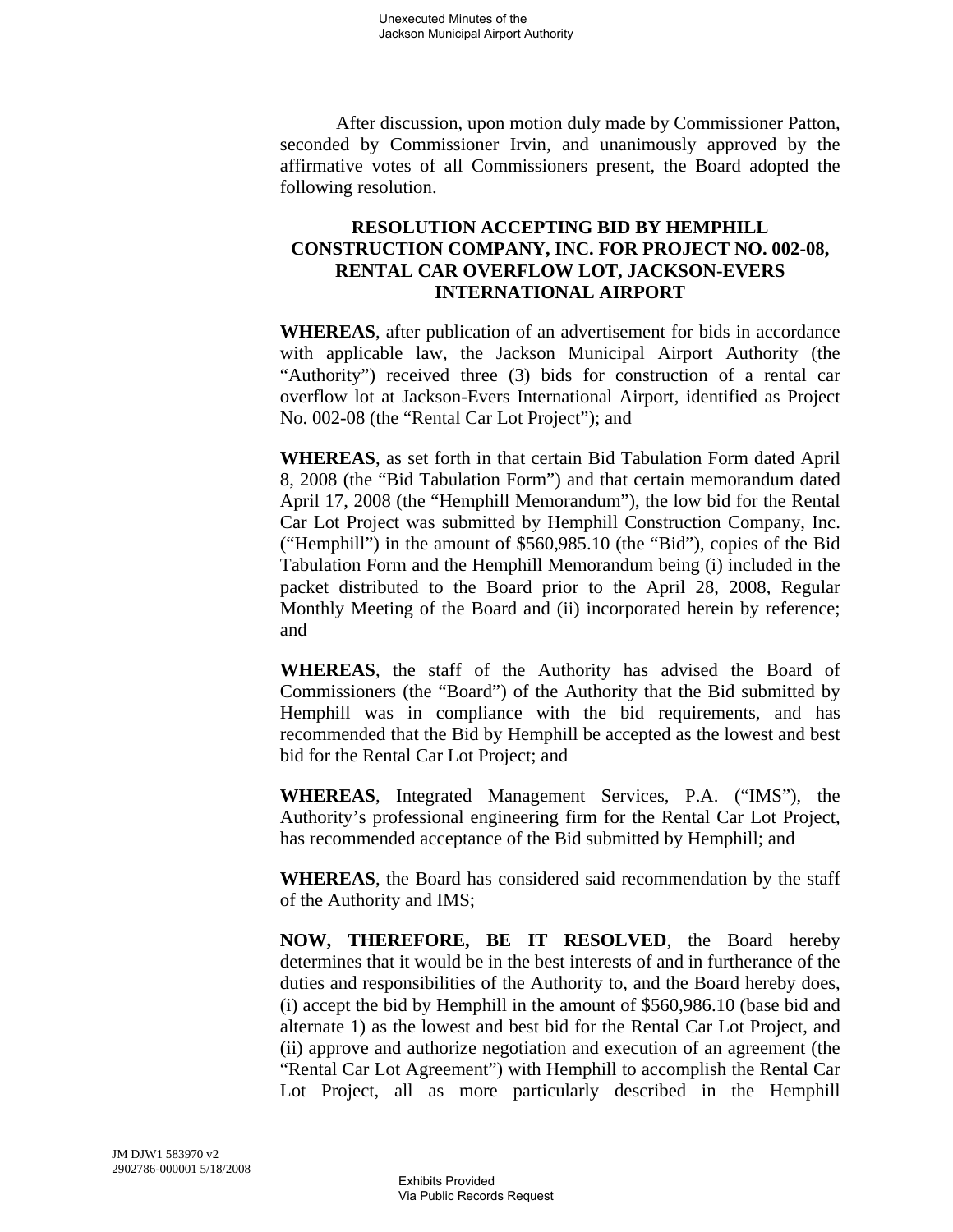Memorandum, said Rental Car Lot Agreement to be in such form and to contain such terms and conditions consistent with the Hemphill Memorandum as may be deemed appropriate by the Chief Executive Officer of the Authority, as evidenced by his execution thereof.

Commissioner Glover requested that the minutes reflect that she voted in favor of the above matter based on the recommendation of Integrated Management Service, P.A. to award the contract to Hemphill.

### **D. Procurements.**

There was no discussion of Procurements at the Meeting.

### **E. Lease and Concession Agreements.**

Commissioner Patton advised the other members of the Board that she had questions regarding some of the Lease and Concession Agreements identified on the Agenda and requested that each item be discussed individually with any action to be taken by the Board to be voted on for each matter individually. There being no objection, Chair Stewart advised the Board that each item would be considered individually.

## 1. CB Aviation, LLC, Lease Agreement, JEIA: Approve Agreement.

Mr. Vanderleest directed the Board's attention to the memorandum dated April 28, 2008, in the Packet which described this matter, and discussed this matter with the Board.

After discussion, upon motion duly made by Commissioner Patton, seconded by Commissioner Glover, and unanimously approved by the affirmative votes of all Commissioners present, the Board adopted the following resolution.

# **RESOLUTION ACCEPTING PROPOSAL OF CB AVIATION, LLC FOR LEASE OF AN EXISTING HANGAR AND FUEL FARM AT JACKSON-EVERS INTERNATIONAL AIRPORT**

**WHEREAS,** the Jackson Municipal Airport Authority (the "Authority") had heretofore published a Request for Proposals (the "RFP") for the lease of approximately 54,780 square feet of land containing an approximately 12,000 square foot hangar and a 20,000 gallon self-fuelling facility (the "Hangar Facility"); and

**WHEREAS**, CB Aviation, LLC ("CB Aviation") submitted the only proposal to the Authority for lease of the Hangar Facility (the "Hangar Proposal"); and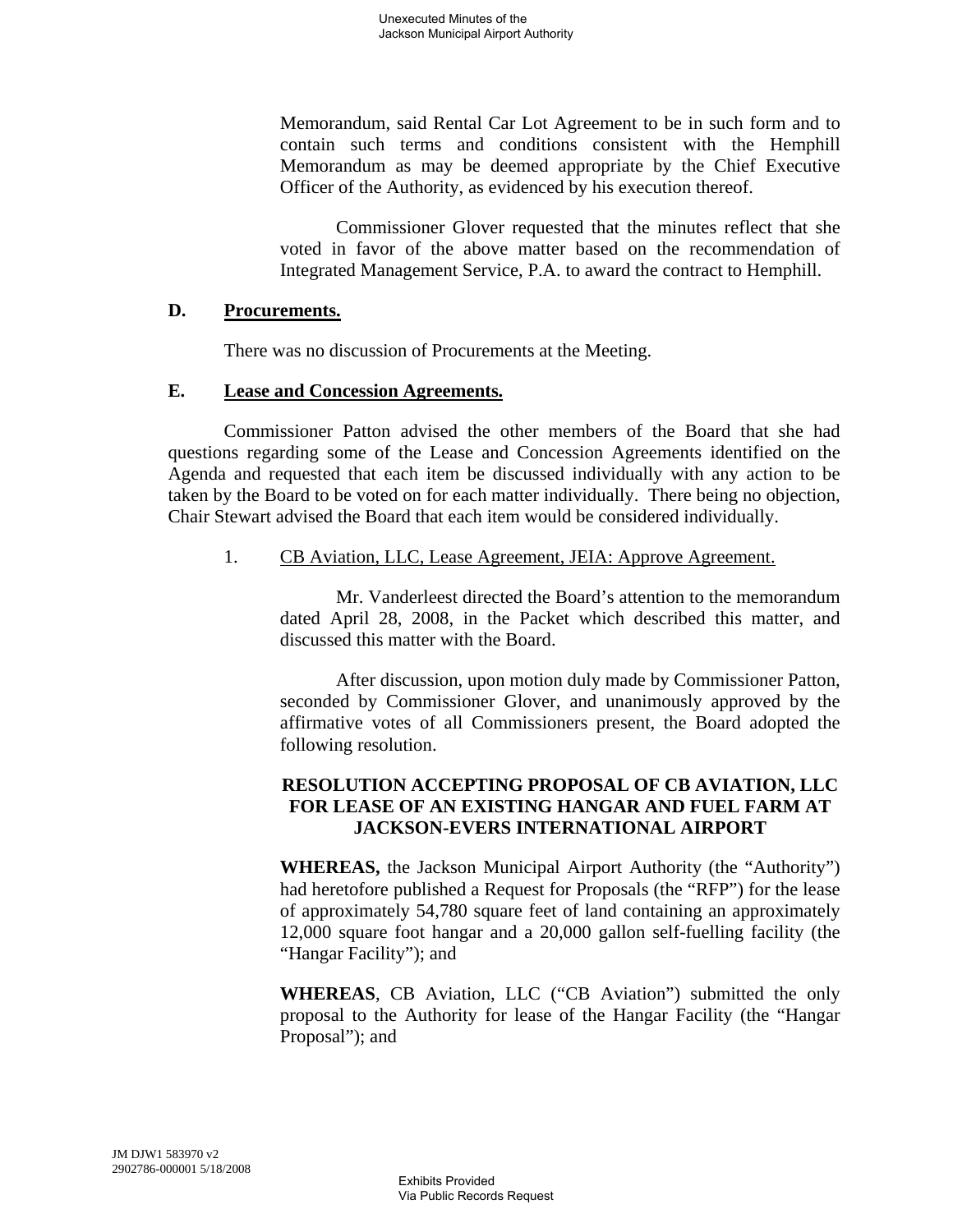**WHEREAS**, in the Hangar Proposal, CB Aviation proposed to lease the Hangar Facility for a period of three (3) years with an option to lease the Hangar Facility for an additional period of five (5) years; and

**WHEREAS,** the staff of the Authority has recommended that the Board of Commissioners (the "Board") of the Authority approve and authorize negotiation and execution of a lease and operating agreement with CB Aviation substantially in the form provided in the RFP (the "Lease"), with the Lease to be effective as of June 1, 2008, with a term of three (3) years but no renewal option, at the rentals described in that certain memorandum dated April 28, 2008 (the "Hangar Memorandum"), a copy of which is (i) included in the Packet distributed to the Board prior to the April 28, 2008, Regular Monthly Meeting of the Board and (ii) incorporated herein by reference; and

**WHEREAS,** the Board has reviewed and considered the Memorandum and considered the recommendation by the staff of the Authority;

**NOW, THEREFORE, BE IT RESOLVED,** the Board hereby determines that it would be in the best interests of and in furtherance of the duties and responsibilities of the Authority to, and the Board hereby does, (i) accept the Hanger Proposal, subject to the following, and (ii) approve and authorize negotiation and execution of the Lease as more particularly described in the Hangar Memorandum, said Lease to be in such form and to contain such terms and conditions consistent with foregoing and the Hangar Memorandum as may be deemed appropriate by the Chief Executive Officer of the Authority, as evidenced by his execution thereof.

### 2. DHL Express (USA) Inc., Lease Agreement, JEIA: Approve Agreement.

Mr. Vanderleest directed the Board's attention to the memorandum dated April 9, 2008, in the Packet which described this matter, and discussed this matter with the Board.

After discussion, upon motion duly made by Commissioner Irvin, seconded by Commissioner Glover, and unanimously approved by the affirmative votes of all Commissioners present, the Board adopted the following resolution.

## **RESOLUTION APPROVING AND AUTHORIZING LEASE WITH DHL EXPRESS (USA), INC., JACKSON-EVERS INTERNATIONAL AIRPORT**

**WHEREAS,** the Jackson Municipal Airport Authority (the "Authority") owns an approximately 32,130 square foot building located at Jackson-Evers International Airport which DHL Express (USA), Inc. ("DHL") currently leases, together with approximately 46,211 square feet of parking and ramp space (collectively, the "Premises"), under a certain lease agreement with the Authority (the "Lease"); and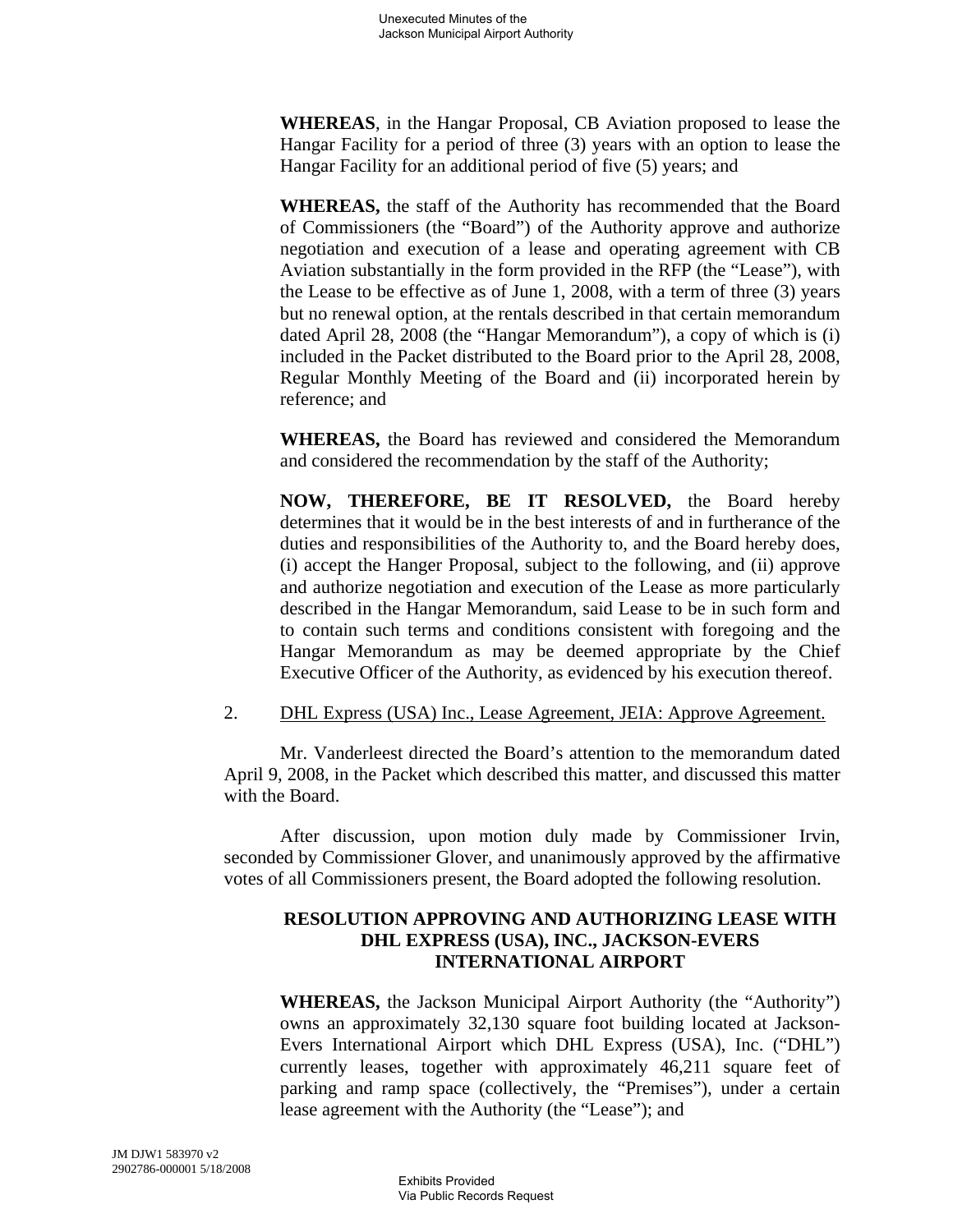**WHEREAS**, the Lease expires on July 31, 2008, and DHL has requested that the Authority renew the Lease of the Premises for an additional term of five (5) years (the "Lease Renewal"); and

**WHEREAS,** the staff of the Authority has recommended that the Board of Commissioners (the "Board") of the Authority approve and authorize negotiation and execution of the Lease Renewal to be effective as of August 1, 2008, all as more particularly described in that certain memorandum dated April 9, 2008 (the "DHL Memorandum"), a copy of which is (i) included in the packet distributed to the Board prior to the April 28, 2008, Regular Monthly Meeting of the Board and (ii) incorporated herein by reference; and

**WHEREAS,** the Board has reviewed and considered the DHL Memorandum and considered the recommendation by the staff of the Authority;

**NOW, THEREFORE, BE IT RESOLVED,** the Board hereby determines that it would be in the best interests of and in furtherance of the duties and responsibilities of the Authority to, and the Board hereby does, approve and authorize negotiation and execution of the Lease Renewal with DHL as more particularly described in the DHL Memorandum, said Lease Renewal to be in such form and to contain such terms and conditions consistent with the foregoing and the DHL Memorandum as may be deemed appropriate by the Chief Executive Officer of the Authority, as evidenced by his execution thereof.

3. State of Mississippi, DFA, Office of Air Transport Services, Lease Agreement, JEIA: Approve Agreement.

Mr. Vanderleest directed the Board's attention to the memorandum dated April 7, 2008, in the Packet which described this matter, and discussed this matter with the Board.

After discussion, upon motion duly made by Commissioner Glover, seconded by Commissioner Patton, and unanimously approved by the affirmative votes of all Commissioners present, the Board adopted the following resolution.

# **RESOLUTION APPROVING AND AUTHORIZING LEASE WITH MISSISSIPPI OFFICE OF AIR TRANSPORT SERVICES, JACKSON-EVERS INTERNATIONAL AIRPORT**

**WHEREAS,** the Jackson Municipal Airport Authority (the "Authority") currently leases approximately 12,500 square feet of land at Jackson-Evers International Airport (the "Premises") to the Mississippi Office of Air Transport Services, Department of Finance and Administration ("OATS") under a certain lease agreement (the "Lease"); and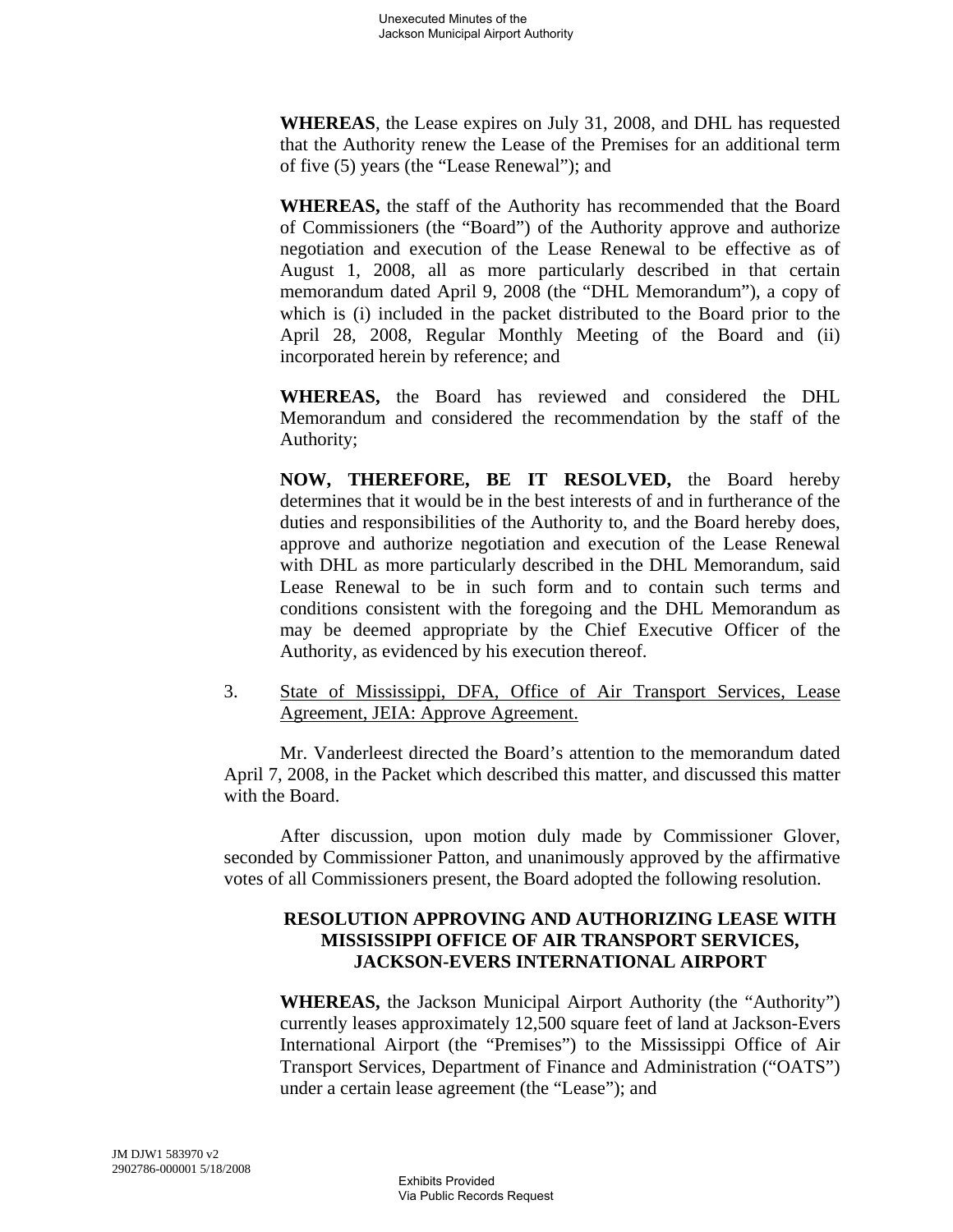**WHEREAS**, the Lease expires as of June 30, 2008, and OATS has requested that the Authority renew the Lease of the Premises for an additional year (the "Renewal Lease"); and

**WHEREAS,** the staff of the Authority has recommended that the Board of Commissioners (the "Board") of the Authority approve and authorize negotiation and execution of the Renewal Lease to be effective as of July 1, 2008, at the present rental rate of \$.25 per square foot (\$3,125.00 annually), all as more particularly described in that certain memorandum dated April 7, 2008 (the "OATS Memorandum"), a copy of which is (i) included in the Packet distributed to the Board prior to the April 28, 2008, Regular Monthly Meeting of the Board and (ii) incorporated herein by reference; and

**WHEREAS,** the Board has reviewed and considered the OATS Memorandum and considered the recommendation by the staff of the Authority;

**NOW, THEREFORE, BE IT RESOLVED,** the Board hereby determines that it would be in the best interests of and in furtherance of the duties and responsibilities of the Authority to, and the Board hereby does, approve and authorize negotiation and execution of the Renewal Lease with OATS, said Renewal Lease to be in such form and to contain such terms and conditions consistent with the foregoing and the OATS Memorandum as may be deemed appropriate by the Chief Executive Officer of the Authority, as evidenced by his execution thereof.

4. HMS Host/Socrates Garrett Enterprises, Lease and Concession Agreement, JEIA: Approve Amendment.

Mr. Vanderleest directed the Board's attention to the memorandum dated April 22, 2008, in the Packet which described this matter, and discussed this matter with the Board.

After discussion, upon motion duly made by Commissioner Glover, seconded by Commissioner Irvin, and unanimously approved by the affirmative votes of all Commissioners present, the Board adopted the following resolution.

### **RESOLUTION APPROVING AND AUTHORIZING AMENDMENT TO CONCESSION AGREEMENT WITH HOST INTERNATIONAL, INC., JACKSON-EVERS INTERNATIONAL AIRPORT**

**WHEREAS**, the staff of the Jackson Municipal Airport Authority (the "Authority") has recommended that the Board of Commissioners (the "Board") of the Authority approve and authorize negotiation and execution of an amendment to the Lease and Concession Agreement for Food and Beverage Concessions (the "Host Agreement") at Jackson-Evers International Airport ("JEIA") with Host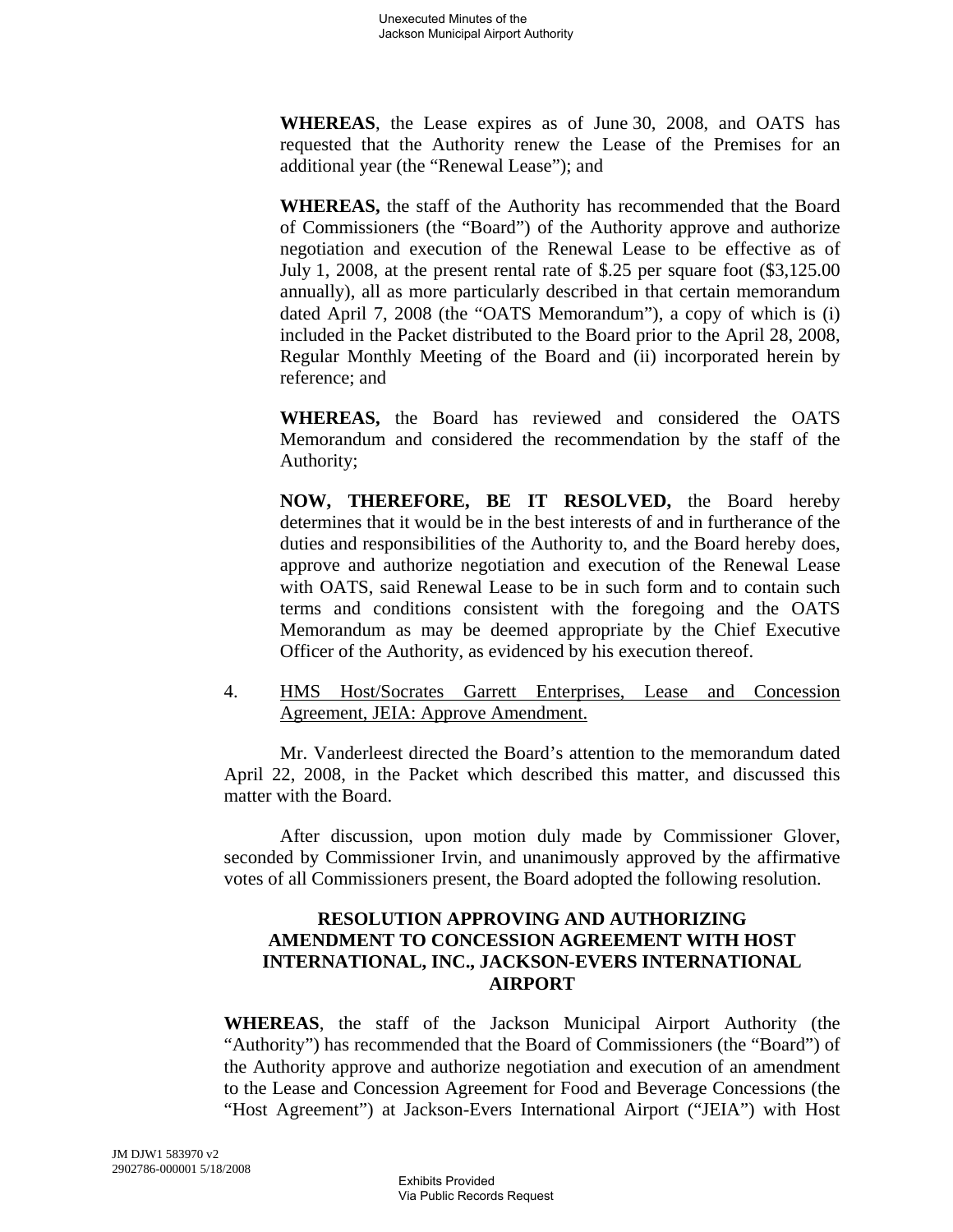International, Inc. ("Host") to increase the space leased to Host at the Sports Hall of Fame facility on the East Concourse at JEIA as more particularly described in that certain memorandum dated April 22, 2008 (the "Host Memorandum"), which is (i) included in the packet distributed to the Board prior to the April 28, 2008, Regular Monthly Meeting of the Board and (ii) incorporated herein by reference; and

**WHEREAS**, the Board has reviewed and considered the Host Memorandum and the recommendation by the staff of the Authority;

**NOW, THEREFORE, BE IT RESOLVED**, the Board hereby determines that it would be in the best interests of and in furtherance of the duties and responsibilities of the Authority to, and the Board hereby does, approve and authorize negotiation and execution of the Host Amendment, said Host Amendment to be in such form and to contain such terms and conditions consistent with the foregoing and the Host Memorandum as may be deemed appropriate by the Chief Executive Officer of the Authority, as evidenced by his execution thereof.

### **F. Grants.**

There was no discussion of Grants at the Meeting.

# **G. Other Matters.**

1. Grant Right of Way to Entergy, JEIA: Approve Right of Way.

Mr. Vanderleest directed the Board's attention to the memorandum dated April 11, 2008, in the Packet which described this matter, and discussed this matter with the Board.

After discussion, upon motion duly made by Commissioner Irvin, seconded by Commissioner Glover, and unanimously approved by the affirmative votes of all Commissioners present, the Board adopted the following resolution.

## **RESOLUTION APPROVING AND AUTHORIZING RIGHT OF WAY EASEMENT FOR ENTERGY, JACKSON-EVERS INTERNATIONAL AIRPORT**

**WHEREAS**, the staff of the Jackson Municipal Airport Authority (the "Authority") has recommended that the Board of Commissioners (the "Board") of the Authority approve and authorize negotiation and execution of a certain rightof-way easement (the "Easement") with Entergy to provide Entergy access to the Federal Aviation Administration's Medium Intensity Approach Light System with Runway Alignment Indicator Lights at Jackson-Evers International Airport, as more particularly described in that certain memorandum dated April 11, 2008 (the "Entergy Memorandum"), which is (i) included in the packet distributed to the